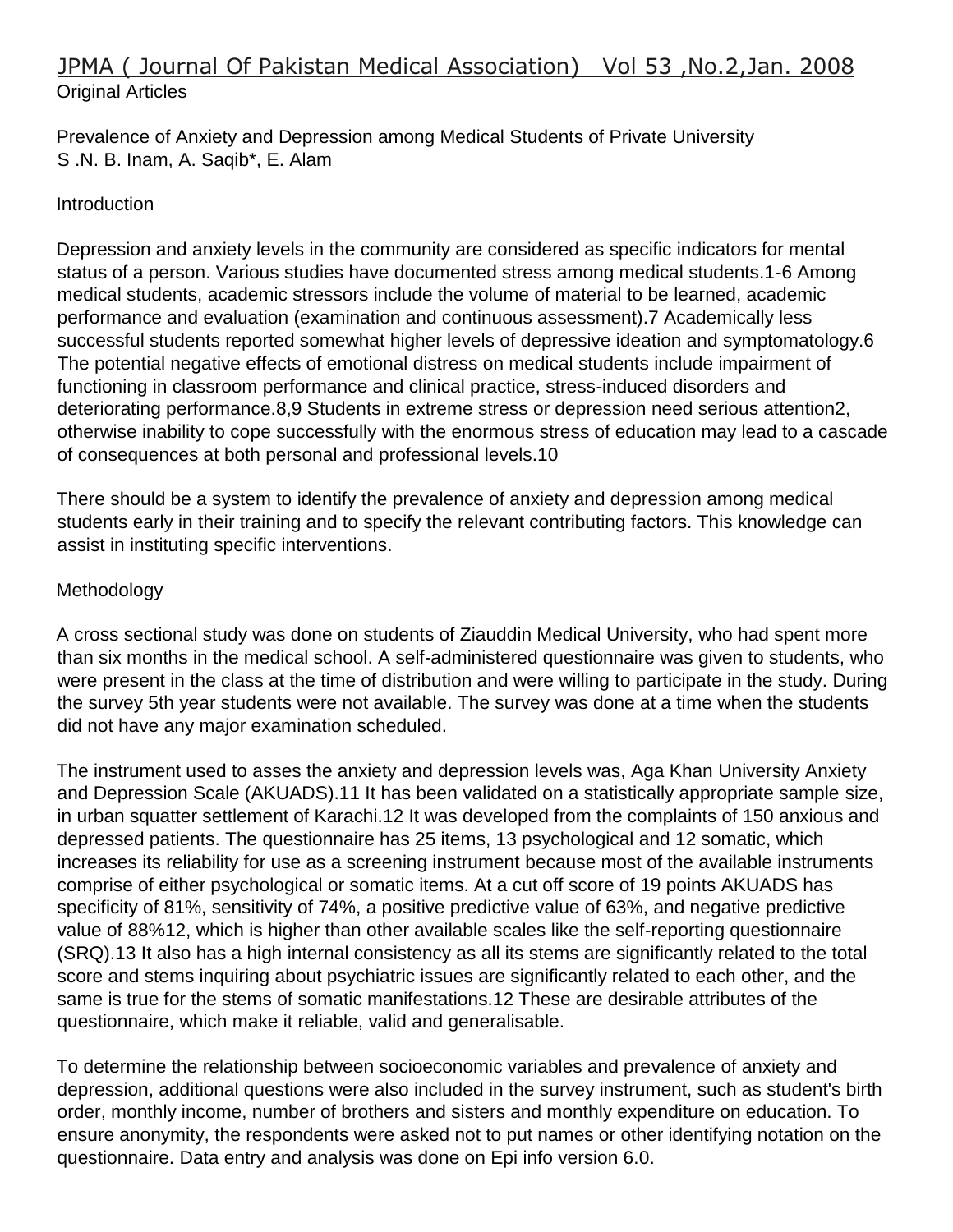## **Results**

There were 252 students in 4th year MBBS to 1st year MBBS. Of these 189 (75%) were present during the survey. Among them 60 (32%) were males and 129 (68%) females. Using anxiety and depression scale it was found out that 113 (60%) students had anxiety and depression. Among them 80 (60%) were females and 33 (55%) males. Prevalence of anxiety and depression in students of 4th year, 3rd year, 2nd year and 1st year was 49%, 47%, 73% and 66% respectively. It was significantly higher in 1st year and 2nd year students, as compared to 4th year and 3rd years students (p<0.05) (Table 1). It was seen that birth order, monthly income, number of brothers and sisters and monthly expenditure on education did not affect the prevalence of anxiety and depression (Table 2).

#### **Discussion**

Anxiety and Depression can be taken as reliable indicator for assessment of mental illness in a community.14 The emotional status of students during medical school training has been a source of concern, reported as early as 1956.15 As it may effect the over all performance of students and lead to a cascade of consequences at both personal and professional levels.

Several studies have reported significant distress among medical students.16-18 On the other hand some studies have found little or no evidence of stress among medical students.19,21 In our study 60% students had anxiety and depression. The prevalence appears to be high. Since the questionnaire was self-administered and anonymous, therefore further work-up on students rating high on the AKUADS could not be carried out.

Western data suggest that females experience high levels of stress as compared to males.1,3 The possible reasons explained by different studies are: i) females are more likely to report concerns about the volume and complexity of the material they had to cover, ii) they are also more likely to report stress due to self expectation and feeling of lack of competence1, iii) and tendency for women to over report medical and psychological symptoms.21 We did not find any significant gender difference for presence of anxiety and depression.

In this study it is seen that prevalence of anxiety and depression was high among newly entered students (1st and 2nd year) as compared to students who have cleared the first professional examination (3rd and 4th year). That could be due to stress of new study environment. However in the absence of baseline difference we cannot support this finding.

As less is known about the predictive variable that might effect the stress levels of the medical students22, we also included socioeconomic variables (table 2) in our questionnaire along with the AKUADS. We did not find any significant relationship of stress with socioeconomic variables. However some studies consider parental income23 and social support24 as a definitive variable, which may influence the academic performance and mental status of medical students. The generalizability of the study results is limited by the characteristic of the sample, which was recruited from a single private medical school. Cause-effect association between the studied psychological variables and depression cannot be made from the study. Other limitations include lack of base line information concerning mental status of medical students at the time of entrance in the medical school and lack of population-based data to support our results and to compare our findings with general population.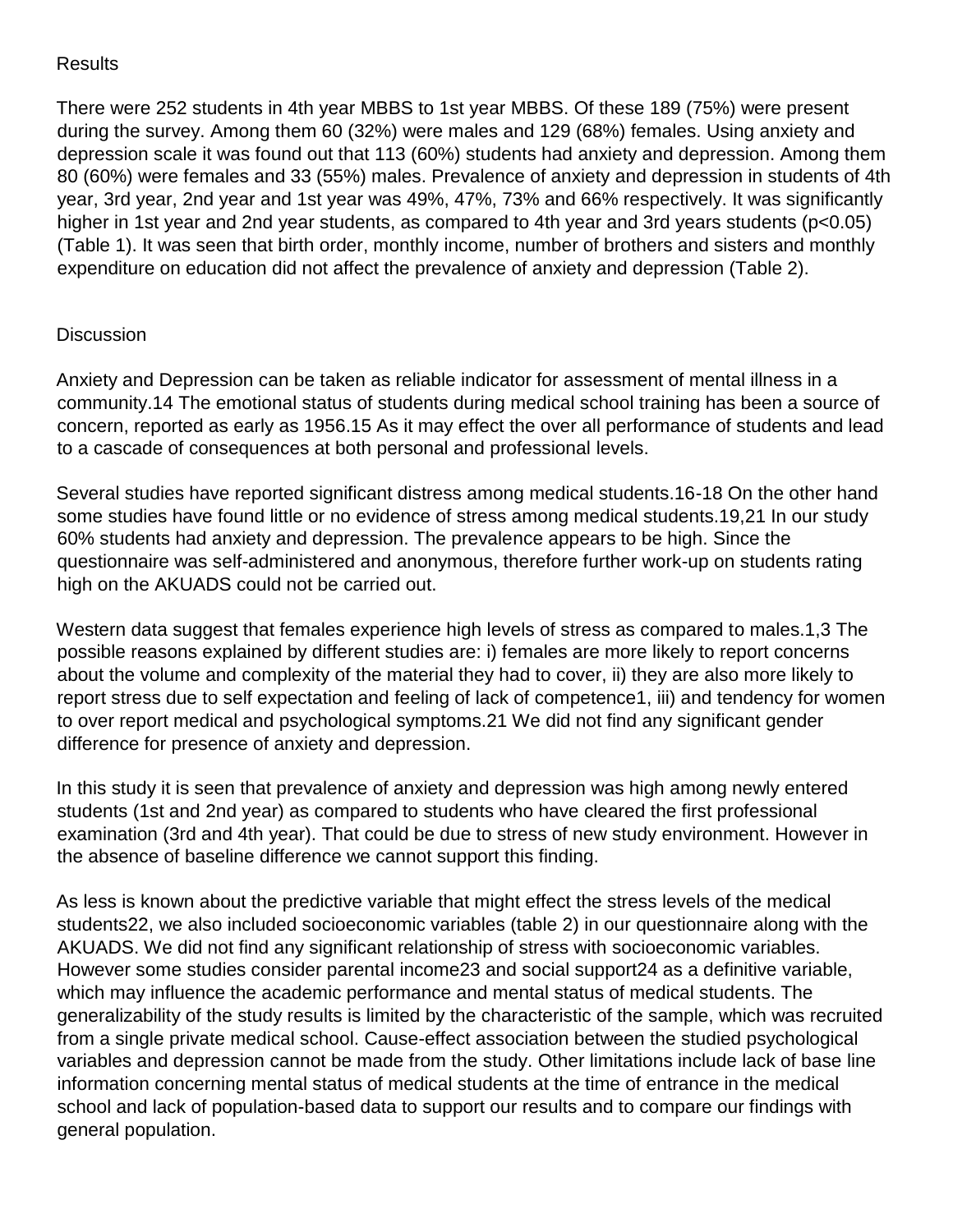Anxiety and depression has a very high cost to individual and society, including medical school dropout16,25, suicide26, degeneration of relationship27, marital problems28, impaired ability to work effectively.28 Screening at the time of entrance and further evaluation of positive cases by a psychiatrist can establish baseline data. Follow-up studies for monitoring prevalence of anxiety and depression will help in instituting intervention strategies.

### References

- 1. John A, Towes MD ,Jocelyn M, et al. Analysis of stress levels among medical students residentsand graduate students at four Canadian school of medicine. Acad Med 1997; 72:997- 1002.
- 2. Vaz RF, Mbajiorgu EF, Acuda SW. A preliminary study of stress levels among first year medicalstudents at the university of Zimbabwe. Cent Afr J Med 1998;44:214-19.
- 3. Rosal MC, Ockene JK, Barrett SV, et al. A longitudnal study of student's depression at one medical school. Acad Med Edu 1997; 72:542-6.
- 4. Mitchell RE,Mathews JR, Grandy TG, et al. The question of stress among first year medical students. J. Med Edu 1983; 58:367-72.
- 5. Vitaliano PP, Mairo RD, Russo J, et al. Medical students distress a longitudinal study. J Nerv Ment Dis 1989;177:70-6.
- 6. Stewart SM, Betson C, Marshall I, etal. Stress and vulnerability in medical students. Med Edu 1995; 29:119-27.
- 7. Calkins EV, Arnold L, Willough TL,et al. Medical students perception of stress, gender and ethnicconsideration. Acad Med 1994;69(Supp. 1):S22-4.
- 8. Malathi A, Damodaran A, Stress due to exams in medical students- role of yoga. Indian J PhysiolPharmacol 1999 Apr, 43[2]: 218-24.
- 9. Bramness JA, Fixdal TC, Vaglum P. Effect of medical school stress on the mental health of medical students in early and late clinical curriculum. Acta Psychiatr Scand 1991; 84:340-5.
- 10. Shapiro SL, Schwartzge, Bonner G. Effect of mind fullness based stress reduction on medicaland premedical students. J Behav Med 1998; 21:581-99.
- 11. Ali B, Hashim RM, Khan MM, et al. Development of an indigenous screening instrument inPakistan: the Aga Khan University anxiety and depression scale. J Pak Med Assoc 1998;48:261-5.
- 12. Ali B. Validation of an indigenous screening questionnaire for anxiety and depression in an urbansquatter settlement of Karachi. J Coll Physician Surg 1998; 8:207-10.